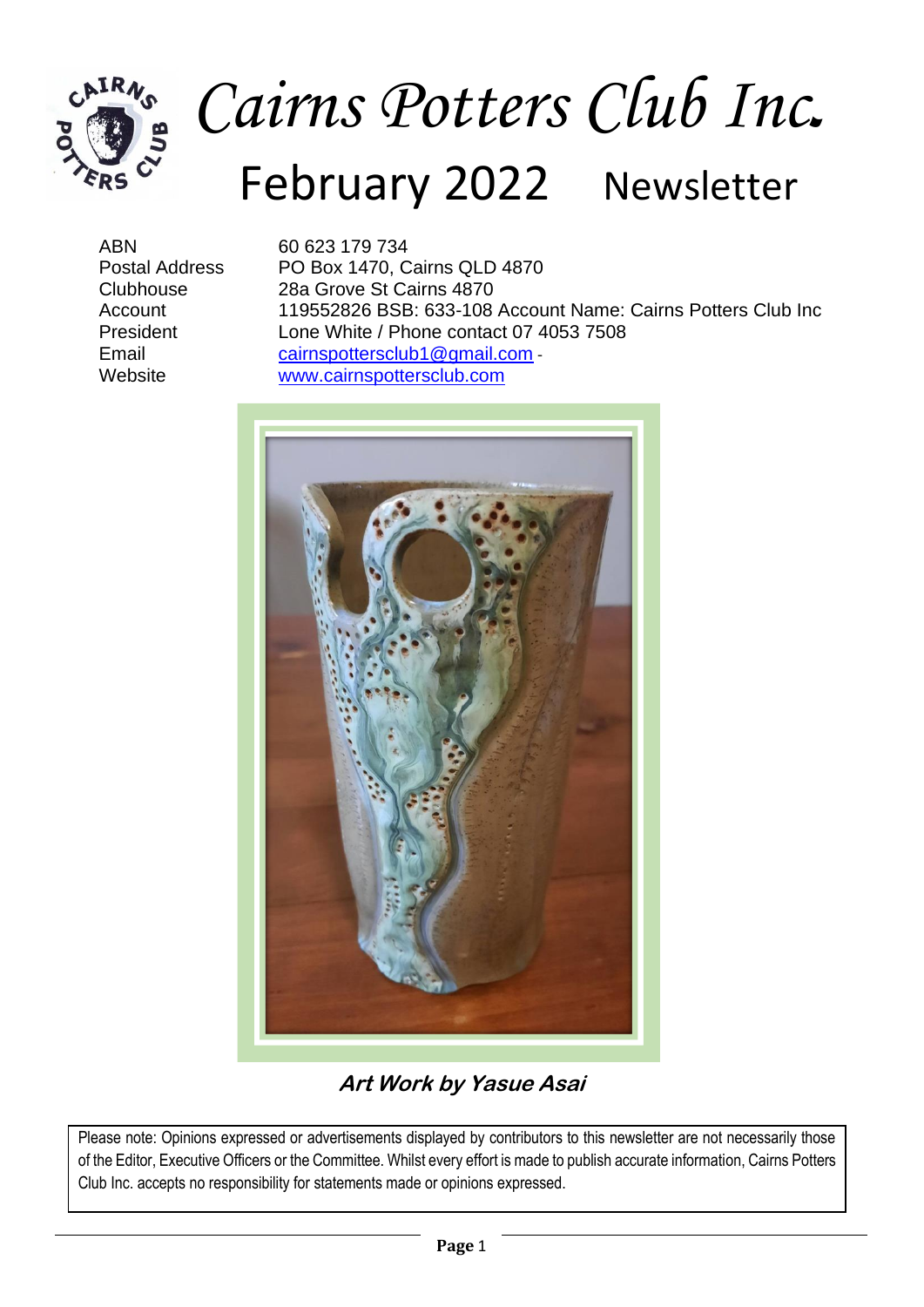## *A word from the President*

Hopefully this year we can go ahead with our pottery without too many restrictions due to Covid. Some classes have already started and some are planned for the middle of this month for both beginners and more experienced potters as well as classes for children. The club will also begin to plan our biannual ceramics exhibition at the Cairns Art Gallery from 16 December 2022 to 15 January 2023, so **you have now plenty of time to make your special pieces for that exhibition.**

**Also note the Annual General meeting is set for Saturday 26 March at 2 pm at the clubhouse. More about it in the next newsletter.**

#### **Kiln Usage at the Club**

For the moment we have problems with kiln 2 and kiln 3 is still under repairs. However, if you want to book a kiln for a bisque or glaze firing then please contact our new kiln officer, Nigel Perera on 0409459013 (text message). He will also put the bookings on the kiln calendar on the club's website.

 $\sim$  You can use the kiln to fire your own works or share with a small group of members to fire as a collective (working in groups allows support for the packing, unpacking, placing of bungs etc.).

#### **GLASS WORKSHOPS**

Having had two years of Covid restrictions and no Glass Workshops, we are currently unable to hold further glass workshops as the two glass kilns have been taken out of the main room to make more space. This will hopefully be rectified in the future by creating another workroom. In the meantime, however Kate is run one-on-one or maximum 2 participants, wanting to continue with glass in her Green Door Studio in Kuranda. Creating in glass is fun and challenging as more and more up to date materials such as enamels and glass clay are used. Those wishing for further information should contact Kate on 0400 517 949.

| <b>President:</b>                                                                | Lone White 0740537508 lone@tpg.com.au.                                          |  |  |  |  |  |
|----------------------------------------------------------------------------------|---------------------------------------------------------------------------------|--|--|--|--|--|
| <b>Vice President:</b>                                                           | Vacant                                                                          |  |  |  |  |  |
| Secretary:                                                                       | Alison Lacy cairnspottersclubl@gmail.com (0407482858 Text Only)                 |  |  |  |  |  |
| Minute Secretary & Librarian: Christina George chrisg34@bigpond.net.au 4053 2240 |                                                                                 |  |  |  |  |  |
| <b>Treasurer:</b>                                                                | Mark Davis paladin_67@hotmail.com 0418155106                                    |  |  |  |  |  |
| <b>Kiln Booking Officer:</b>                                                     | Nigel Perera 0409459013 (Please Text for booking)                               |  |  |  |  |  |
| <b>Website Manager:</b>                                                          | Gabrielle Cooney 0418708068                                                     |  |  |  |  |  |
| <b>Publicity officer:</b>                                                        | Sue Wilson cairnspottersclubl@gmail.com                                         |  |  |  |  |  |
| <b>Newsletter:</b>                                                               | Yasu Mackenzie 0415445636                                                       |  |  |  |  |  |
| <b>Glass Officer:</b>                                                            | Kate Prynne 0400517949                                                          |  |  |  |  |  |
| <b>Clay Officer:</b>                                                             | Di Sant. 0419 657 553 disantart@gmail.com                                       |  |  |  |  |  |
| <b>Maintenance Officer:</b>                                                      | Vacant                                                                          |  |  |  |  |  |
|                                                                                  | <b>Committee Members:</b> Tom Britton, Di Thompson, Carole Lomax, Tammy Parsons |  |  |  |  |  |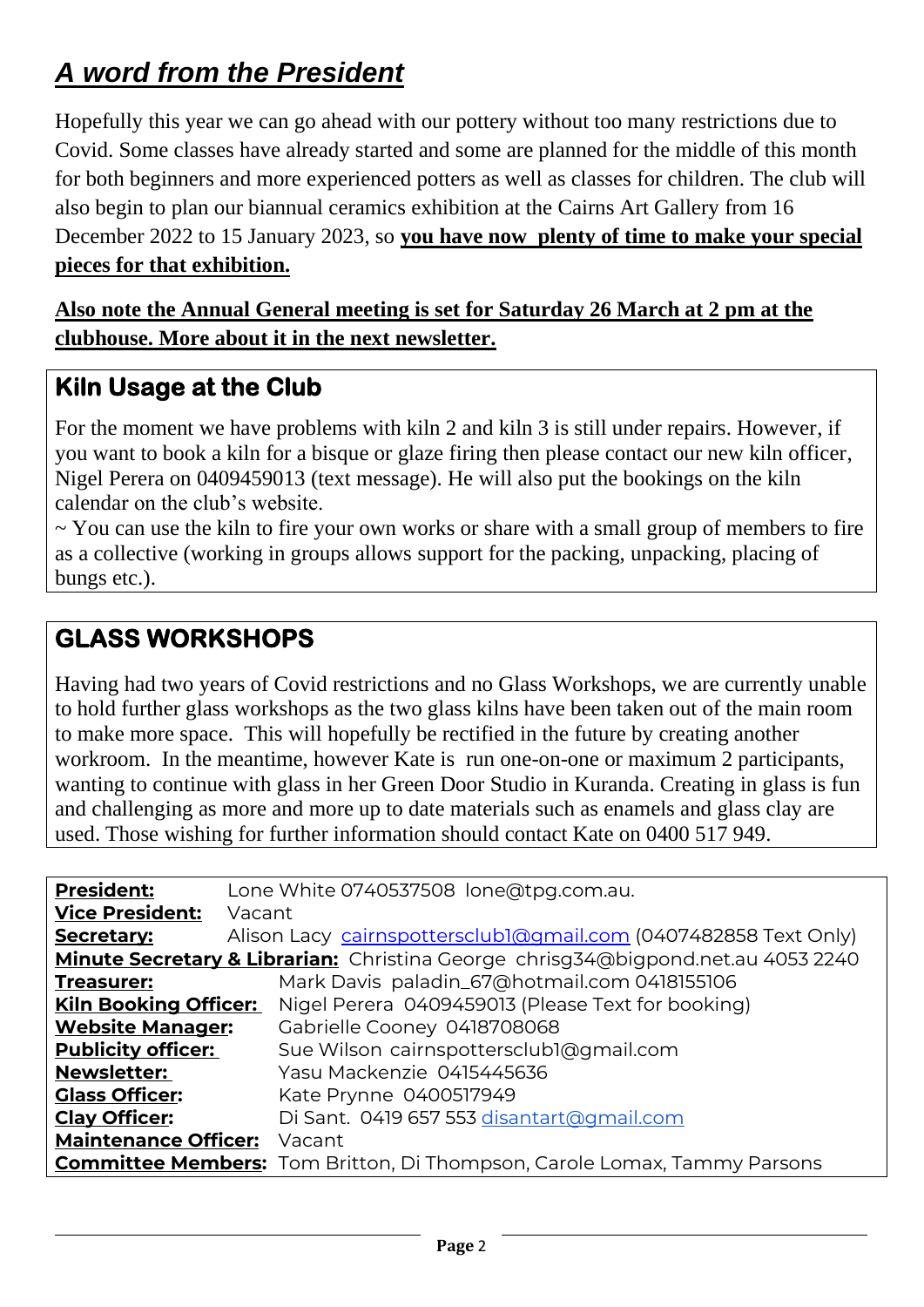# **HAVE YOU RENEWED YOUR MEMBERSHIP??**

Each year you must renew your membership from  $1<sup>st</sup>$  January, so please (if not already renewed) fill in a membership renewal form (you will be able to get it from the CPC website) or pick it up from the clubhouse. You do not need to have been covid vaccinated to be a member of the club, but if you want to have a key to the clubhouse for the year (form also to be found on our website) and/ or want to use the clubhouse, then the Management committee again on 31 January decided to continue the access restriction .Only members who are vaccinated or can show evidence of a medical exemption will be permitted to use the clubhouse to protect everyone. Masks needs to be worn indoors

| Single Member:           | \$55.00                                                                  |
|--------------------------|--------------------------------------------------------------------------|
| <b>Family Membership</b> | \$65.00                                                                  |
| <b>Associate Member</b>  | \$45.00 Open to interested people who reside outside the Cairns District |
| Student                  | \$25.00 $(18 \text{ and under})$                                         |
| Concession:              | \$40.00 Centrelink Customer Reference Number CRN Required                |
| Key for clubhouse        | \$30.00 (optional)                                                       |

Preferred method of payment is a direct deposit into the Club's Bendigo Bank account: *Account Number: 119552826 BSB: 633-108 Account Name: Cairns Potters Club Inc*

If paying electronically, please email the completed form to our email address, including a copy of your receipt from the banking transaction, so we can match your payment to your membership form. For direct deposit, it is greatly appreciated if you add the purpose of payment in reference.

If you joined the Cairns Potters Club as a new member In November/ December 2021 – then you do not have to renew your membership or key, it is carried over for 2022.

### **KEY FOR CLUBHOUSE**

The key to the clubhouse has been changed. Each year you will need to buy a new key for \$30. When there are no classes going on, you may use the clubhouse. This year however you can only buy a key if you have been vaccinated and can prove it. We used first to change keys at the AGM, but due to the covid situation we have had to do it now, so if you want to use the clubhouse individually then please contact our secretary Alison Lacy (cairnspottersclub1@gmail.com).

*WHEN YOU COME TO THE CLUBHOUSE YOU MUST BOTH SIGN IN AND OUT IN THE BOOK NEXT TO THE ENTRANCE – STUDENTS ATTENDING CLASSES MUST ALSO HAVE THEIR NAMES ENTERED IN THE BOOK – THE TEACHERS ARE RESPONSIBLE FOR THAT. IT IS AN INSURANCE REQUIREMENT.*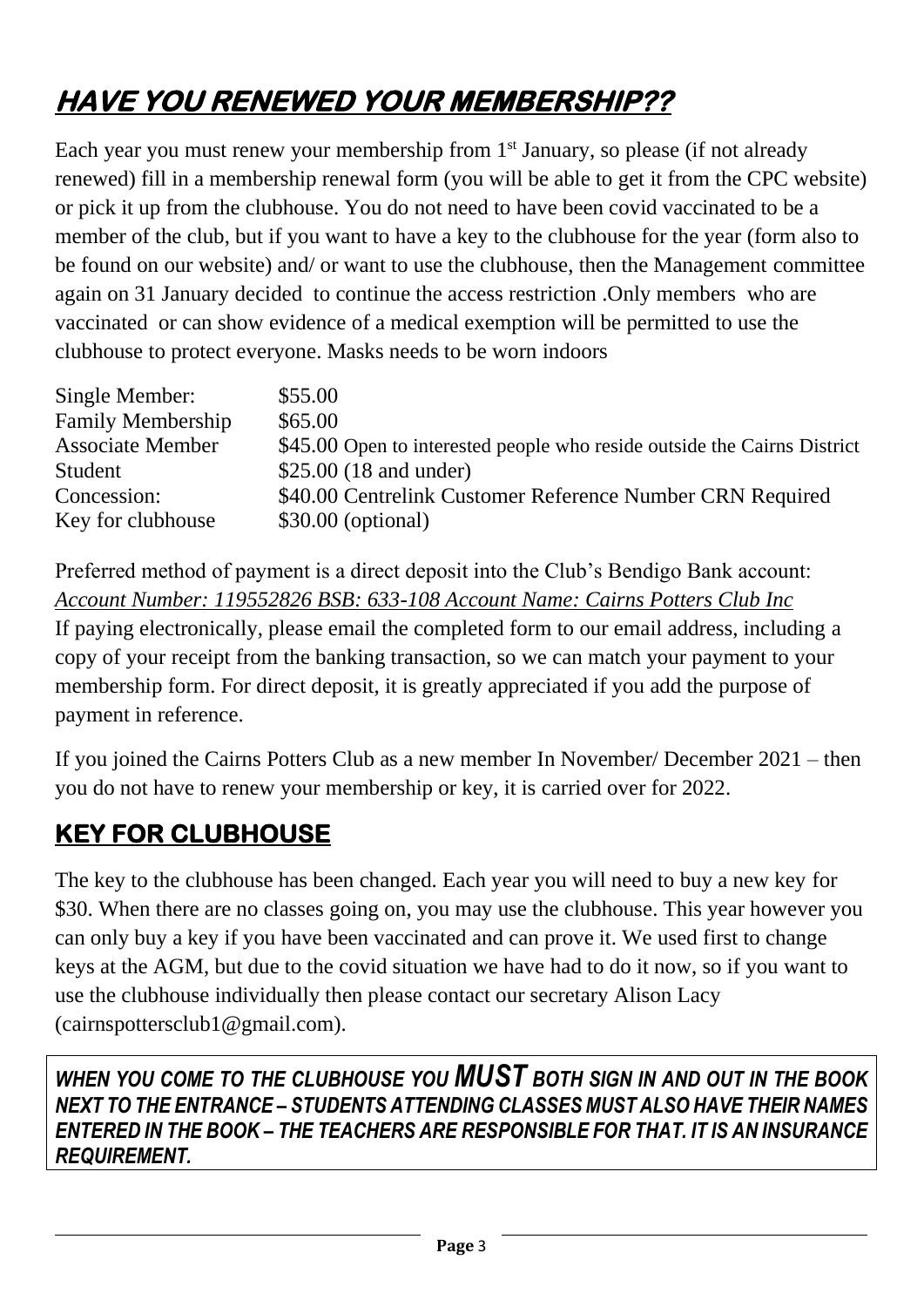## **Classes available at the Club**

#### **WHEEL THROWING & HANDBUILDING CLASSES**

Starts Friday 18 Feb for six weeks - 6:30pm-9:00pm Contact Alison Lacy 0407482858 email [alilacy2622@gmail.com.](mailto:alilacy2622@gmail.com)

#### **CLILDREN'S CLASSES**

Starts Friday 18 - 4pm to 5.30pm

Contact Alison Lacy 0407482858 email [alilacy2622@gmail.com.](mailto:alilacy2622@gmail.com)

#### **THROWING OFF THE HUMP**

Tues. 3:30-5:30pm / Sat: 10:00-12noon

Carol will resume classes for those interested on both the Tuesday and Saturday in the New Year.

As these are very small intimate sessions, classes will begin when there is at least 4 people booked for a class.

Please email Carol if you are interested in attending one of the classes:

Contact Carole Lomax: [clomax54@gmail.com](mailto:clomax54@gmail.com)

(When the space is booked for classes, then it would be appreciated, that other potters do not use the club facilities (except for kiln firings)



| <b>February Clubhouse Calender</b> |     |                               |                                |            |                                    |     |  |  |
|------------------------------------|-----|-------------------------------|--------------------------------|------------|------------------------------------|-----|--|--|
| Sun                                | Mon | Tue                           | Wed                            | <b>Thu</b> |                                    | Sat |  |  |
|                                    |     |                               |                                |            |                                    |     |  |  |
|                                    |     | - 9:00 -12:00 Member Catch Up | - 9:00 -12:00 Member Catch Up  |            |                                    |     |  |  |
|                                    |     |                               | - 18:00 -21:00 Member Catch Up |            |                                    |     |  |  |
|                                    |     |                               |                                | 10         |                                    | 12  |  |  |
|                                    |     | - 9:00 -12:00 Member Catch Up | - 9:00 -12:00 Member Catch Up  |            |                                    |     |  |  |
|                                    |     |                               | - 18:00 -21:00 Member Catch Up |            |                                    |     |  |  |
| 13                                 | 14  | 15                            | 16                             |            | 18                                 | 19  |  |  |
|                                    |     | - 9:00 -12:00 Member Catch Up | - 9:00 -12:00 Member Catch Up  |            | - 16:00-17:30 Children Class Wk1/6 |     |  |  |
|                                    |     |                               | - 18:00 -21:00 Member Catch Up |            | - 18:30-21:00 Adult Class Wk 1/8   |     |  |  |
| 20                                 |     | 22                            | 23                             | 24         | 25                                 | 26  |  |  |
|                                    |     | - 9:00 -12:00 Member Catch Up | - 9:00 -12:00 Member Catch Up  |            | - 16:00-17:30 Children Class Wk2/6 |     |  |  |
|                                    |     |                               | - 18:00 -21:00 Member Catch Up |            | - 18:30- 21:00 Adult Class Wk 2/8  |     |  |  |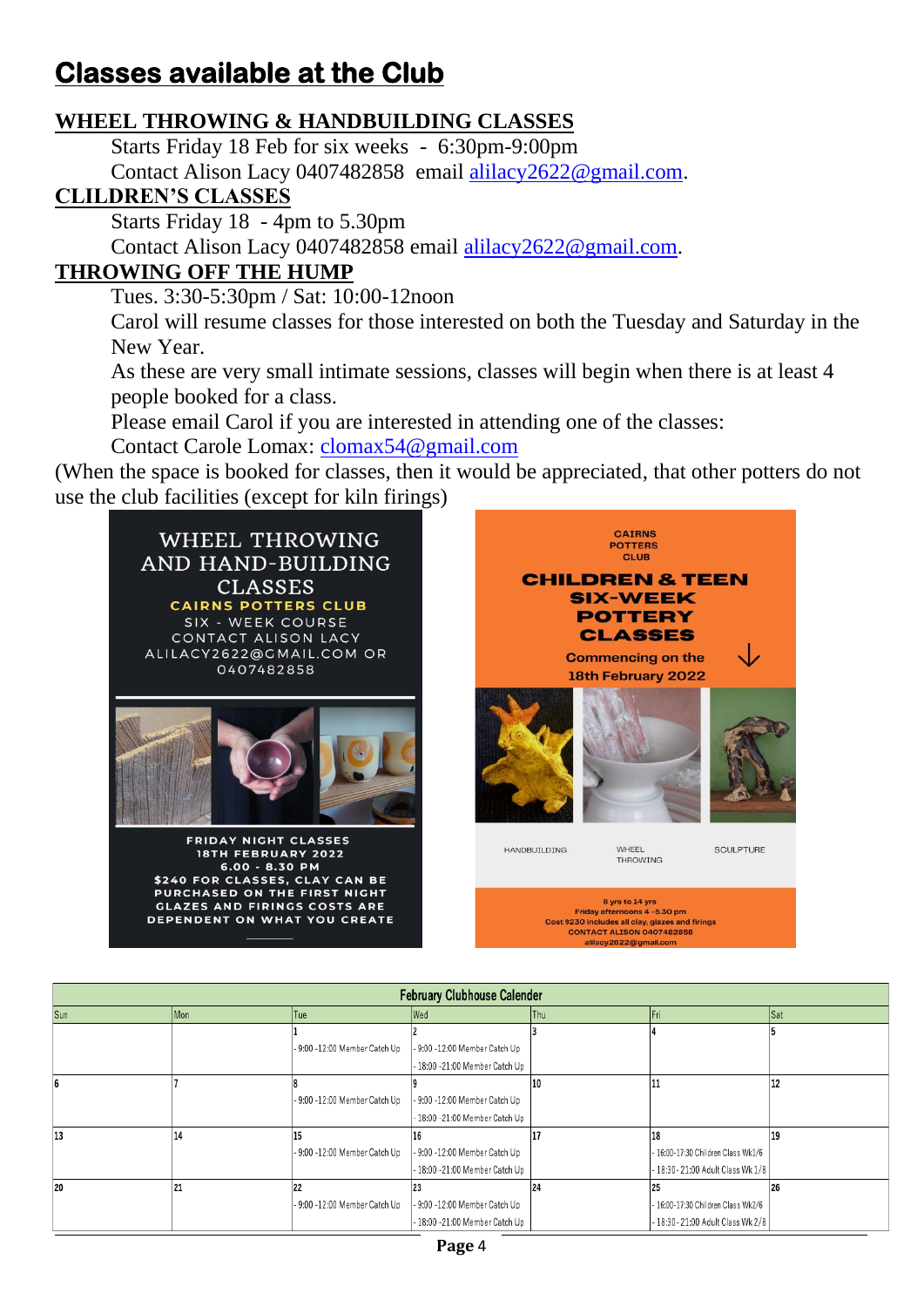# **CLAYS AND MATERIALS**

As you are aware the club orders clays and materials from ClayShed for members nearly every month. If you want to get something from ClayShed then please send Lone White [lone@tpg.com.au](mailto:lone@tpg.com.au) your order and she will include it in the next club order to ClayShed.

Our December order first arrived in Cairns a week ago, so we do not expect to send another order to ClayShed before mid February 2022.

ClayShed has had problems getting clays from suppliers, so many potters did not get all that they ordered. To make it up to the 2 tonnes, we got extra clays – Walkers 10, PB103 and Feeneys Buff raku, plus a few extra types of clays, which members, who have not already ordered clays, can buy.

Wednesday mornings from 8.30 to 9.30 Di Sant (0419 657 553 [disantart@gmail.com](mailto:disantart@gmail.com) is opening up the shed for members to pick up their orders or to buy clays and Alison Lacy (cairnspottersclub1@gmail.com) will do the same on Friday afternoons from 5pm to 6 pm , when she starts classes Friday 18 February.

## **Club Members regular catch ups Tuesdays and Wednesdays**

Let's catch up! Between 9am-12 noon Tuesday and Wednesday mornings and 6pm to 9pm on Wednesday evenings. No cost is involved for members. Get together to share skills, knowledge and tricks of the trade! Or simply come to hang out and enjoy the company of other potters.

Members can practice their hand building, wheel throwing, decorating and glazing techniques and perhaps share a firing. Take the opportunity to get to know other potters and share their joy in pottery making

*THE CLUBHOUSE OPENED UP AGAIN FOR THE NEW YEAR ON 5 JANUARY 2022 and it is now looking great, thanks to a few hard working members.*

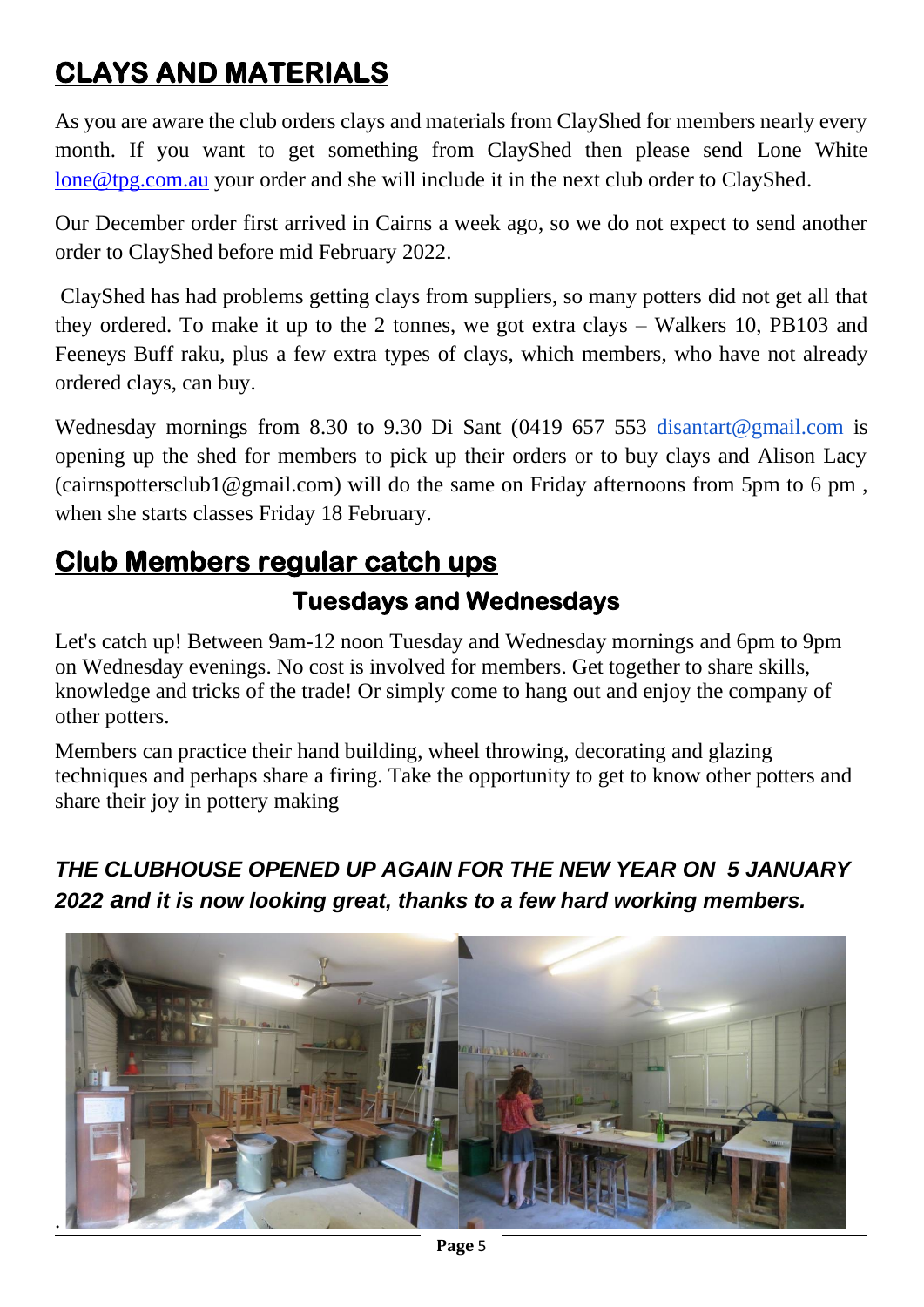## **Upcoming event and exhibitions**

## **- POOCH and HOOCH** at Crystalbrook Baileys **-**



#### Amanda Mcgahan

is [Crystalbrook](https://www.crystalbrookcollection.com/bailey) Bailey February - March feature artist.

Amanda's exhibition, titled '**Pooch and Hooch**' is a celebration of our furry, four-legged friends. Her exhibition will be on display from Tuesday 1 February until Monday 28 March in the lobby.

Official opening Friday 4 Feb at 6 pm

# **Call for entries! -**

Applications for the *North Queensland Ceramic Awards* are open until **5pm, Friday 15 April 2022!**

Apply online here: NQ Ceramic Awards - [Townsville City Council](https://townsville.smartygrants.com.au/22Ceramic)

Entries for the 2022 *North Queensland Ceramic Awards* are **online only** this year and hard copy entry forms are not being accepted.

If you have any questions relating to the entry form, or conditions of entry please contact Perc Tucker Regional Gallery on (07) 4727 9011 or email [galleries@townsville.qld.gov.au](mailto:galleries@townsville.qld.gov.au)

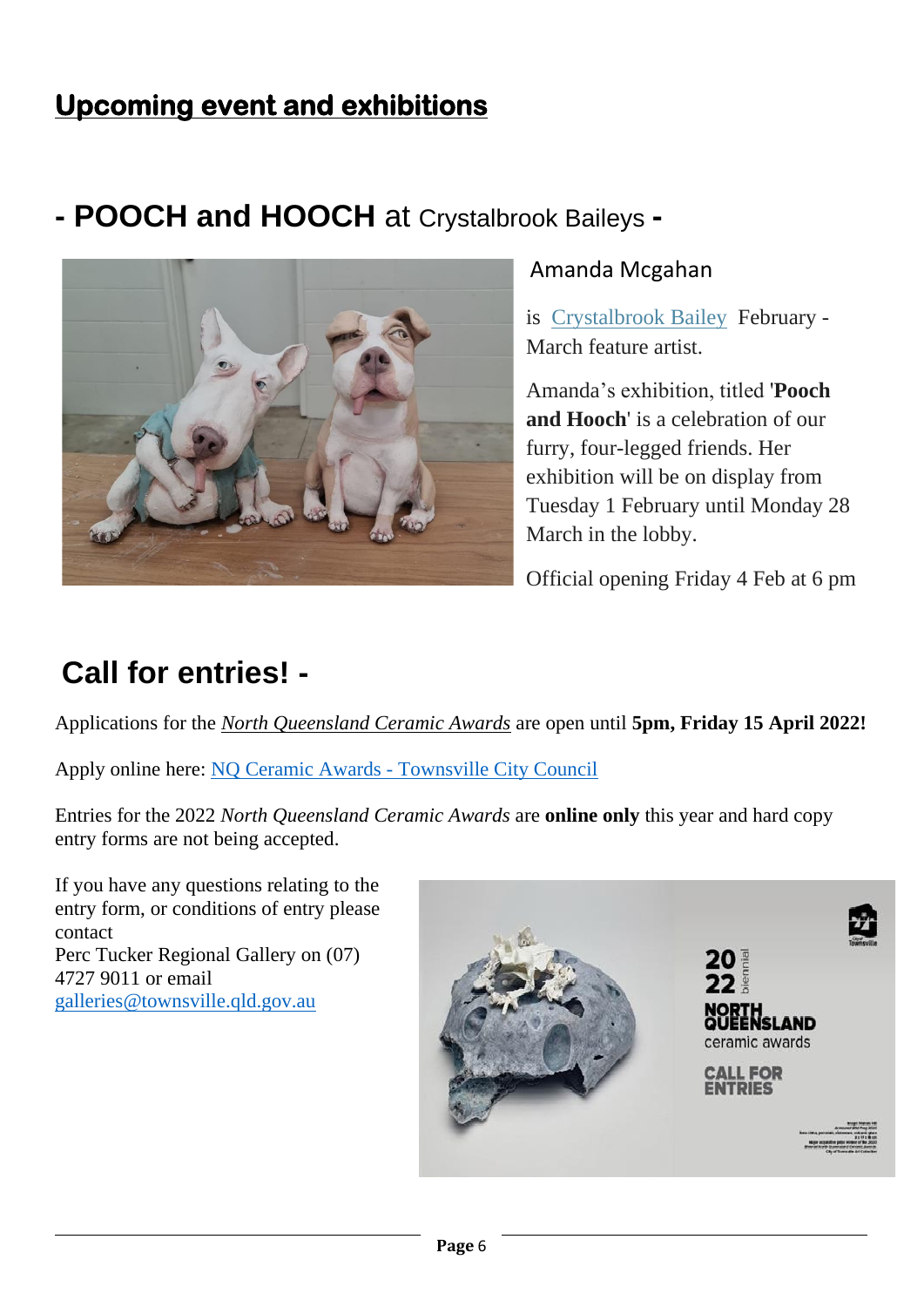#### **Yasue Asai**



Hello I am Yasue. **[y'ʌ s**ˈ**ʊ é].** 

When I lived near the clubhouse nine years ago, I was always curious about what pottery was like. After my son started to go to school, I decided to visit the club on one open Wednesday.

There, very friendly and experienced potters showed me how to do everything from the beginning. I was extremely fortunate. Since then, I have been a casual potter for years and visit the clubhouse every Wednesday to practice my wheel throwing skills.

Last year, I decided to attend the TAFE ceramic course. That in turn motivated me to learn more different skills and techniques.

I am originally from Gifu Prefecture in Japan. Surprisingly, I

have never visited Tajimi City which is famous for pottery. Next time I travel to Japan, I would definitely like to spend my holiday there.